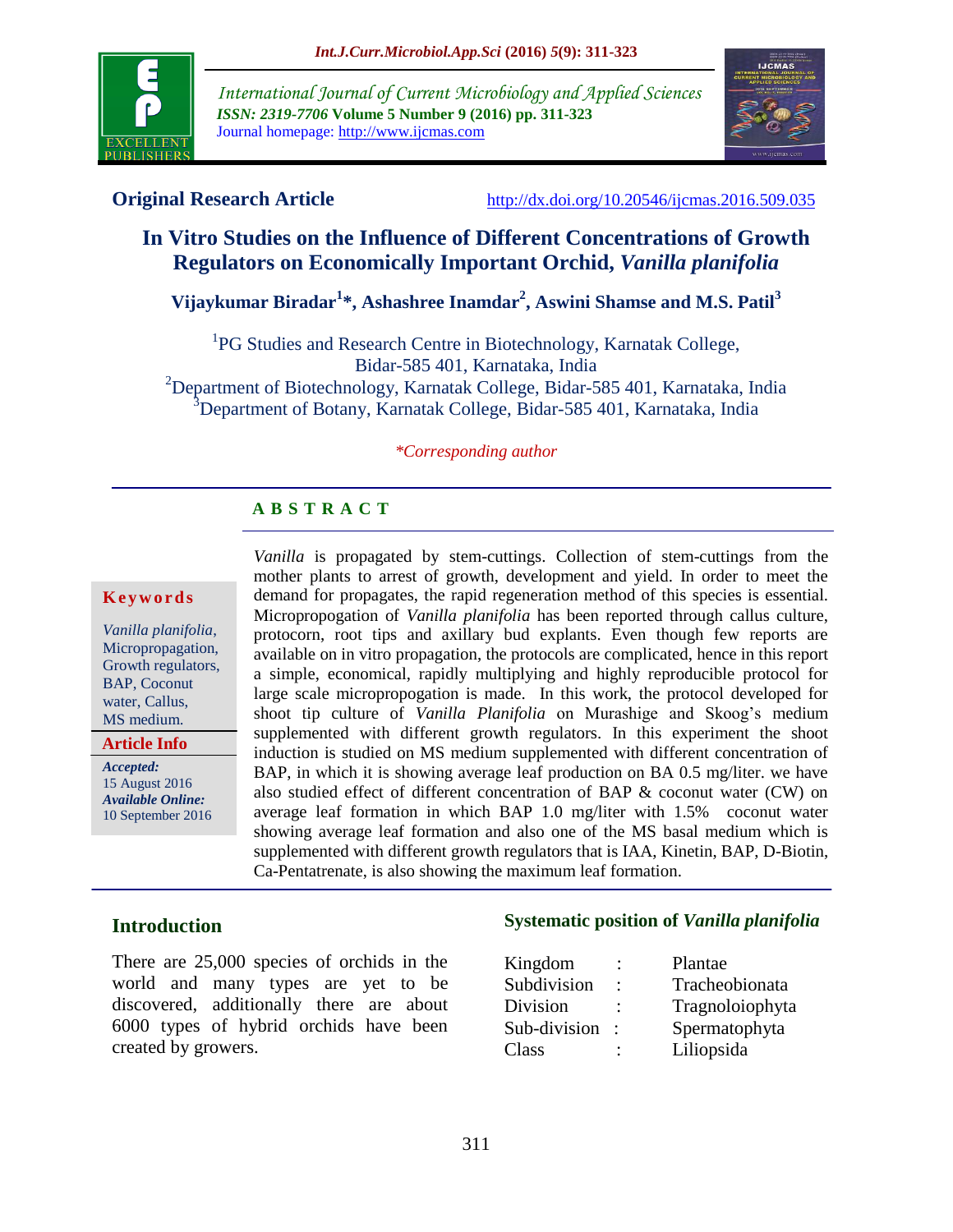| Sub-class      |   | Lilidae     |
|----------------|---|-------------|
| Order          | ٠ | Orchidales  |
| Family         |   | Orchidaceae |
| Genus          | ٠ | Vanilla     |
| <b>Species</b> | ٠ | planifola   |

#### **Distribution**

These orchids are mostly observed in Mexican countries. The climatic regions of India are reflected in the wide diversity of its orchid flora about 1600 species of orchids were recorded (Hooker"s flora of British India). Kumar and Manilal (1994) reported nearly 1150 orchid species in India. In the Peninsular region, 75 genera and 315 species & in Himalayan region, about 151 genera and 876 species of orchids are found. Some important genera reported from Peninsular India are *Acampe, Aerides, Bulbophylum, cottani.7, Cymbidium, Diplocentrum, Eria Habenaric, Ipsea, Phalus, Rhyncostrylis, Vanilla* etc.

The orchid *Vanilla* was first used by the Aziecs and the Maya in Mexico and Central America from where it originates, as the flavor for there 'Xocolatl'. It was introduced in Europe after Columbus and Cortez came to America and made popular by king of France. The Spanish conquistadors called *Vanilla* capsule when saw firstly it in Mexico. Most of the Vanilla today comes from outside countries such as Madagascar, Reunion and Tahiti. The *Vanilla planifolia* var. Fragrans (Salib) ames is native to Mexico spread into tropical regions in America, Africa (madagaskar) and Asia. In India it is grown in Nilgiris Coorg and Mysore.

V*anilla planifolia* Andrews belongs to the family orchidaceae and is the only orchid of significant economic importance as an edible crop. The *Vanilla* genus contains about 110 species, all of them are distributed

between latitude 27° North and 27° South on all continents expect Australia, under natural conditions, *Vanilla* climbs, covers its support, and flowers when it reaches the top of the canopy. *Vanilla* is a special kind of orchid, which, unlike its relatives, does not grow on branches and tree trunks but winds upwards out of the ground like a climbing plant. Its tendrils are attached to trees, poles or walls, which then grow new roots. It grows in hot, damp, tropical climates, at elevations from sea level to 2500 feet, where it can be protected from the wind, with an average annual rainfall of about 75 to 100 inches. The life span of the *Vanilla* is 12 to 14 years.

*Vanilla planifolia* Andrews, the only spicy orchid of the tropics is valued for its cured fragrant beans, which makes one of the most expensive spices second only to saffron. The plant, native of Mexico and Central America has been introduced to all parts of the tropics and grown extensively in Madagaskar, Reunion and Comoro Islands. India is one of the potential countries for *Vanilla* cultivation and it can be grow as intercrop in coconut and areca nut plantation and as an alternate crop in cardamom and coffee plantation. *Vanilla* plant is a vine, with long succulent green coloured stem and greenish white aerial roots growing from the opposite side of the leaves, by which it clings to the support. The plant is commercially propagated by stem cuttings which are properly reportedly uneconomical as it involves sacrifices of the whole plant.

### **General features**

It is a climbing herb of Orchidaceae family, whose stem grows up to 30cm long. Its aerial roots which it sticks to the tree that serves it as support. It has fleshy leaves and large blackish ochre pods with, many seeds. The vines are fleshy stems with luscious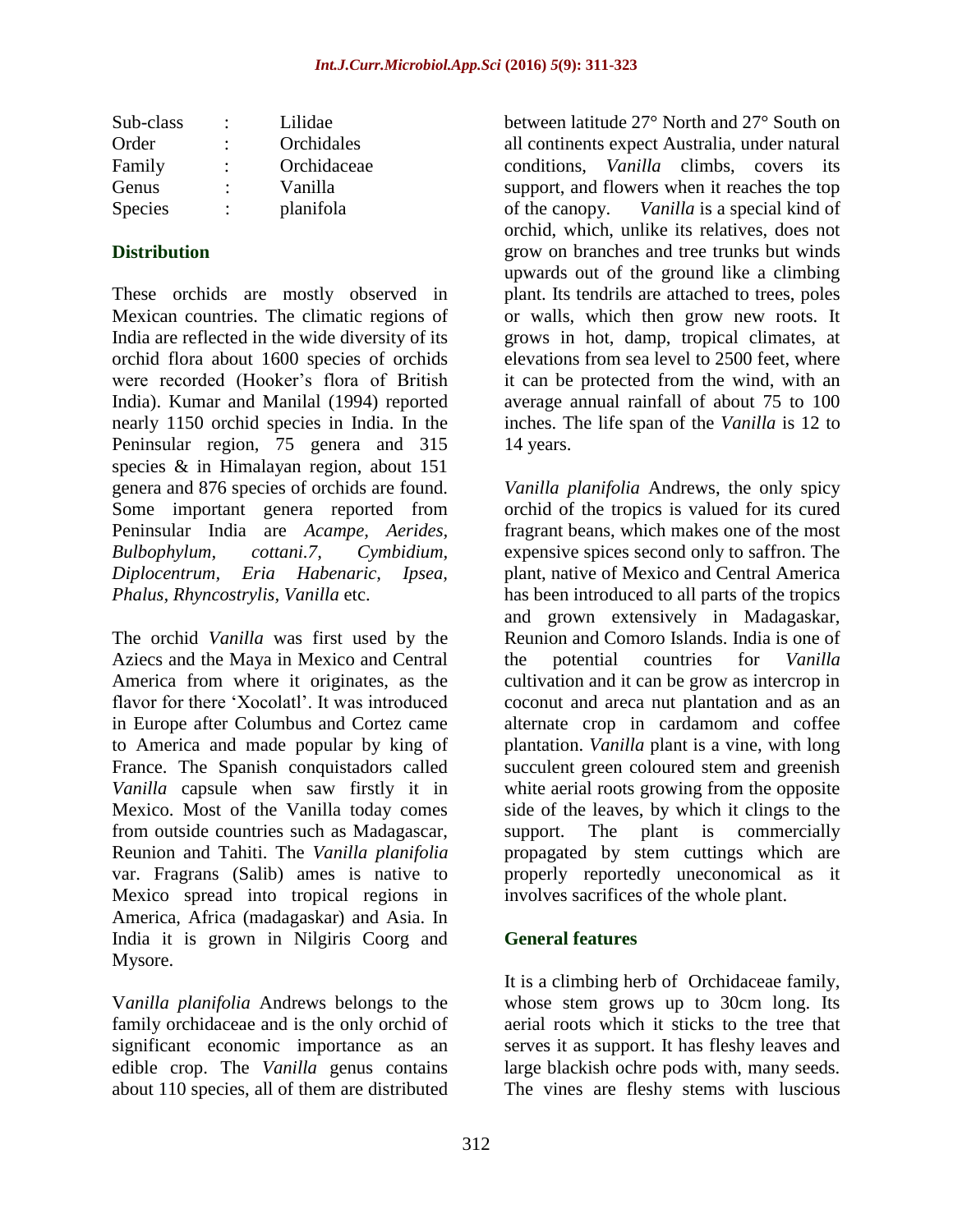leaves that are 12 cm long. The vine can be 20 cm in diameter. The plant can reach a size of 20m or more. The plant often blooms in the second year but it doesn"t begin to fully produce until the third year. It cannot thrive in either dryness or strong winds, nor does it need excessive amounts of moisture. Partial shade is crucial and this is usually provided by the shrubs or small trees up which the vines are grown. Indian *Vanilla planifolia* Andrews species is commercially preferred as a source of vanillin and therefore widely cultivated. The vines are planted close to the base of the support tree. Planting in May-June or August-September depending on the intensity of rain will be ideal. Vanilla performs well under 50% shade condition.

### *Vanilla* **growth**

The most suitable land for *Vanilla* is gently sloping, with light brittle soil, enough but not excessive drainage, and a thick surface layer of humus or mulch, which helps the roots to spread. The soil should be alluvial with an acidity (pH) level 6.0. *Vanilla Planifolia* comes in two varieties the plain and the variegated form. The commercial *Vanilla* plant is usually *V. planifolia or V. fragrans* and other commercially cultivated members of the genus are *Vanilla pompona,* found in the West Indies and *Vanilla tahitensis,* is native to Central and South America, especially in Mexico, but are now cultivated in other tropical regions. It is successfully grown in kerala, Karnataka, Andaman& Nicobar Islands, Tamilnadu, Coastal A.P. and N.E. regions of India.

*Vanilla* needs lot of organic matter for proper growth. Roots are very tender confining to surface layer of soil it should be damaged by any cultural operations. Weekly irrigation of two to three liters of water per plant is enough. The vines may be allowed

to grow to a height of 1.20 to 1.50 meter and allowed to hang down. Such branches should be brought back to the ground and a portion is placed under the mulch. Later it is brought up by providing support. Thus the vines are trailed up and down for the  $1<sup>st</sup>$  two years so that the plant produces enough vines to form bearing branches. Natural pollination in vanilla is difficult as stigma is prevented from coming into contact with another by a flap like projection known as "rostellum". So, artificial hand pollination is a must for production of beans.

### **Economic importance of orchids**

Mostly the orchids are known for their ornamental value. *Vanilla* the only orchid, grown for source of spices. From this plant a flavoring substance is obtained from the dried full sized but unripe fruits. The active principle of vanilla is vanilloside a glycoside which during the drying process becomes vanillin. Vanilla is due to the crystalline substance vanillin which gives aroma to favorite drinks, made with cocoa grains and corn flour, & also flavoring for ice creams, soft drinks, chocolate, confectionary, candy, pudding, cookies and also perfumery. The world demand of *Vanilla* beans is nearly 20,000 tons per annum.

In some African countries over 25 species are used in traditional medicine. *Vanilla* has stomachic, digestive, chloretic (increasing bile secretion) mildly invigorating. According to some people vanilla is used as Vanilla sugar, syrup, or tincture. However the most important usual method obtains its authentic aroma is by boiling its pods with the substance you want to flavor i.e. chocolate, infusions, desserts. It is also used in increase cones, air fresheners, and room deodorizing sprays candles, body lotions, soaps, shampoos, conditioners, and bath and shower gels.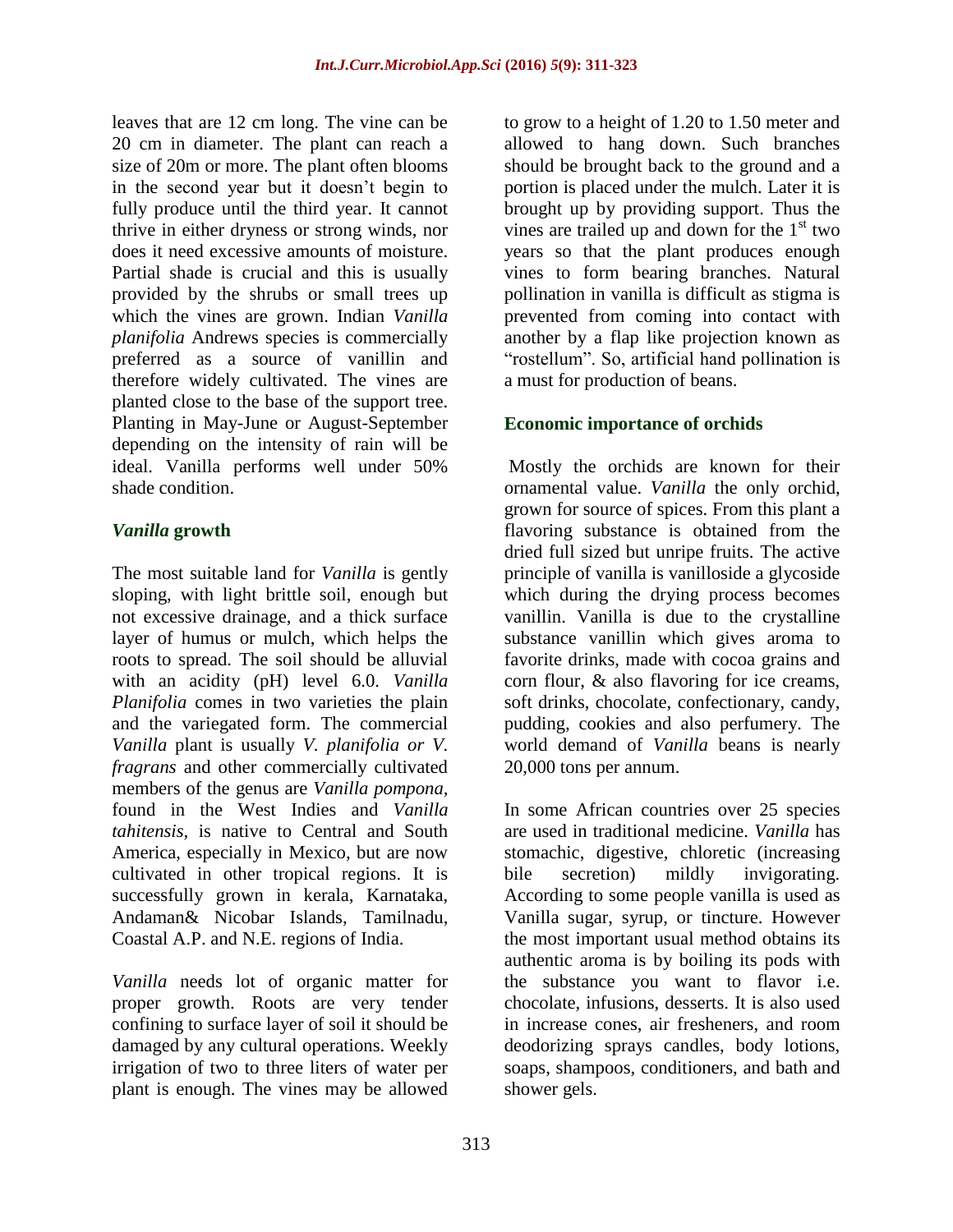#### **Various types of vanilla products used in flavoring application**

## **Vanilla extract**

This is a hydro alcoholic solution containing the extracted aroma and flavor of vanilla beans. Vanilla extract may be prepared by direct extraction (maceration) or by dilution of concentrated vanilla extract, concentrated vanilla flavoring or vanilla oleoresin.

## **Vanilla flavoring**

This is similar to 'vanilla extract' but contains less than 35% ethyl alcohol by volume.

## **Vanilla tincture**

This is prepared by maceration from I part of vanilla beans by weight to 10 parts of aqueous alcohol by volume and contains added sugar. It differs from "vanilla extract" in having an ethyl alcohol content of at least 38%. It is mainly used for pharmaceutical purposes.

**Concentrated vanilla extract and concentrated vanilla flavoring:** these products are prepared by stripping off a part of the solvent from solvent extracts to concentrate the vanilla constituent content. They have the same alcohol content as the corresponding vanilla extract or vanilla flavoring.

**Vanilla oleoresin:** This is a semi-solid concentrate obtained by removal of the solvent from a vanilla extract. Aqueous isopropanol is frequently used in stead of aqueous ethyl alcohol for the extraction.

**Vanilla-vanillin extract and flavoring:**  These products are fortified with synthetic vanillin and the natural component is usually obtained by dilution of vanilla oleoresin.

**Vanilla powder:** This may be pure powdered vanilla but it is more usually a mixture of vanilla powder or vanilla oleoresin with sugar, food starch or gum acacia.

### **Plant cell and tissue culture**

Plant cell and tissue culture is an important tool in both basic and applied sciences, including plant breeding. It also has vast number of commercial applications. Haberlandt in 1902 suggested the possibility of culturing artificial embryos from vegetative cells. He conceived and enunciated the concept of "totipotency" i.e. all the living cells containing a normal complement of chromosomes should be capable of regenerating into entire plant. He visualized growing plant cells in artificial media to rejuvenate quiescent and differentiated cells to trigger them division and growth, forming tissue, regenerating a mature plant.

Skoog and Miller (1957) demonstrated that regulation and differentiation of shoots and roots (organogenesis) in *Vanilla planifolia* pith cultures depend on the relative concentration of the auxin, cytokinin, thus introducing the concept hormonal control of organ formation. Their results became the guiding principles of in vitro organogenesis.

Auxins and Cytokinins established the basis for manipulating, organ initiation and provided the principles on which micro propagation depends. Other important development include regeneration of somatic embryos from the callus cells suspension (George et. al., 1964), protoplast isolation technique by Cocking (1960) and artificial hybridization of plant protoplast in aseptic culture by Carlson et. al., (1972). Development of nutrient media for Tissue culture of *Vanilla planifolia* by Murashige and Skoog (1962) was a great achievement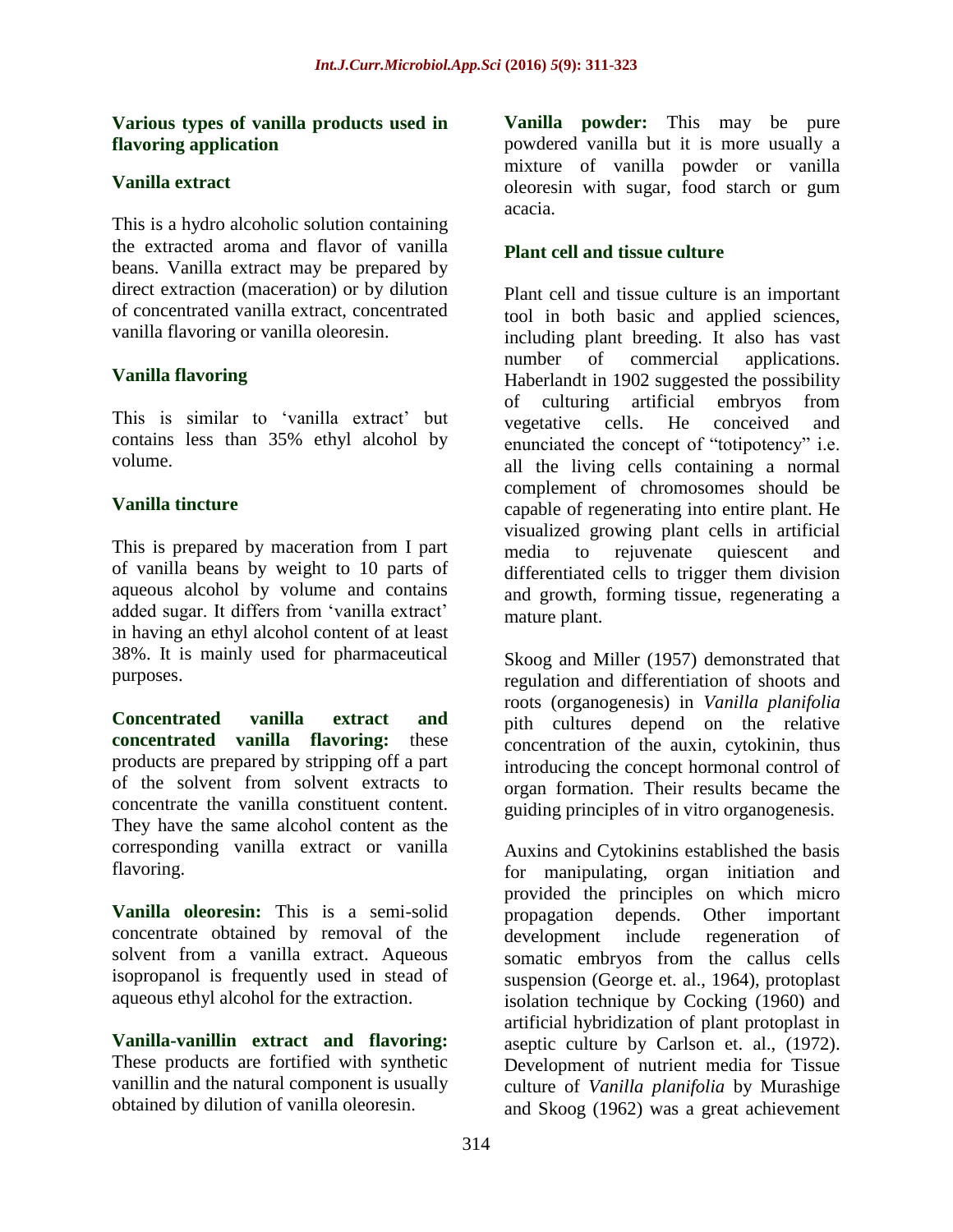in tissue culture. This media is now accepted world wide as the classic nutrient media for the tissue culture of most of the species.

Tissue culture has wide applications in the field of plant breeding, genetic engineering, biotechnology and conservation of endangered plant species. They are i) mass multiplication of commercially important plants by Micropropogation, ii) tissue culture technique can be used for the production of disease free plants, iii) it is having important application for the production of the haploids through anther culture, iv) plant tissue culture technique is used in production of secondary metabolic products such as alkaloids, glycosides, antibiotics, etc., v) in mutant selection useful , mutated cell is selected and can be cultured to get desirable characters, vi)protoplast culture is used for the product of clones, somatic hybrids and for the direct DNA uptake, vi) tissue culture has great importance in germplasm conservation, vii) plant tissue culture is used for the propagation of plants that are difficult to spread because of climatic and geographical barriers, viii)tissue culture has great significance in pathological studies, ix) plants which having more dormancy period such plant can be raised through plant tissue culture,  $\&$  x) in this technique whole plant is obtained from single isolated cells.

# **Micro propagation**

Many plants are increased in number by detaching their parts, planting them in appropriate potting medium and growing the parts into individual plants. This kind of plant propagation, otherwise called vegetative propagation or clonal propagation. Vegetative propagation is widely followed by nursery men all over the world and has greatly contributed to horticulture and floriculture. However, this

method uses large parts of pieces of plants and may be slow and cumbersome to realize commercial quantities of plants within specified period. Often it requires large area and its success may be limited by seasonal influences. Certain plants do not respond to vegetative propagation at all, while in others, only the juvenile plants whose agronomic traits cannot be assessed in advance respond favorably. In many vegetatively propagated crops like cardamom, pepper and cassava, pathogens are easily carried and spread through vegetative propagules.

Botanical tissue culture offers the gardeners an alternative or an adjunct to convention vegetative propagation. Tissue culture in general refers to the cultivation of small, even microscopic pieces of the plant especially those containing meristematic cells in suitable nutrient media under controlled environment conditions. A nutrient medium is a formulation containing inorganic saults, organic substances, sugar, and plant growth regulator(s). Tissue cultures are usually incubated in a culture room maintained at  $25 \pm 1^{\circ}$ C under appropriate photoperiods, the illumination being provided by a blank of fluorescent tubes at 1500-2000 lux.

Micro propagation through tissue culture is an advanced method of vegetative propagation which enables rapid multiplication of meristems and bulking of plant propagation which enables rapid multiplication of meristems and bulking of plants propagules at a desired place. The meristem in culture may be as small as a cell group of cells, a shoot tip or as big as steam cutting measuring a few centimeters. The meristematic cells or tissues in culture differentiate and develop into shoots and roots and individual plantlets are the separated and transferred to the nursery. In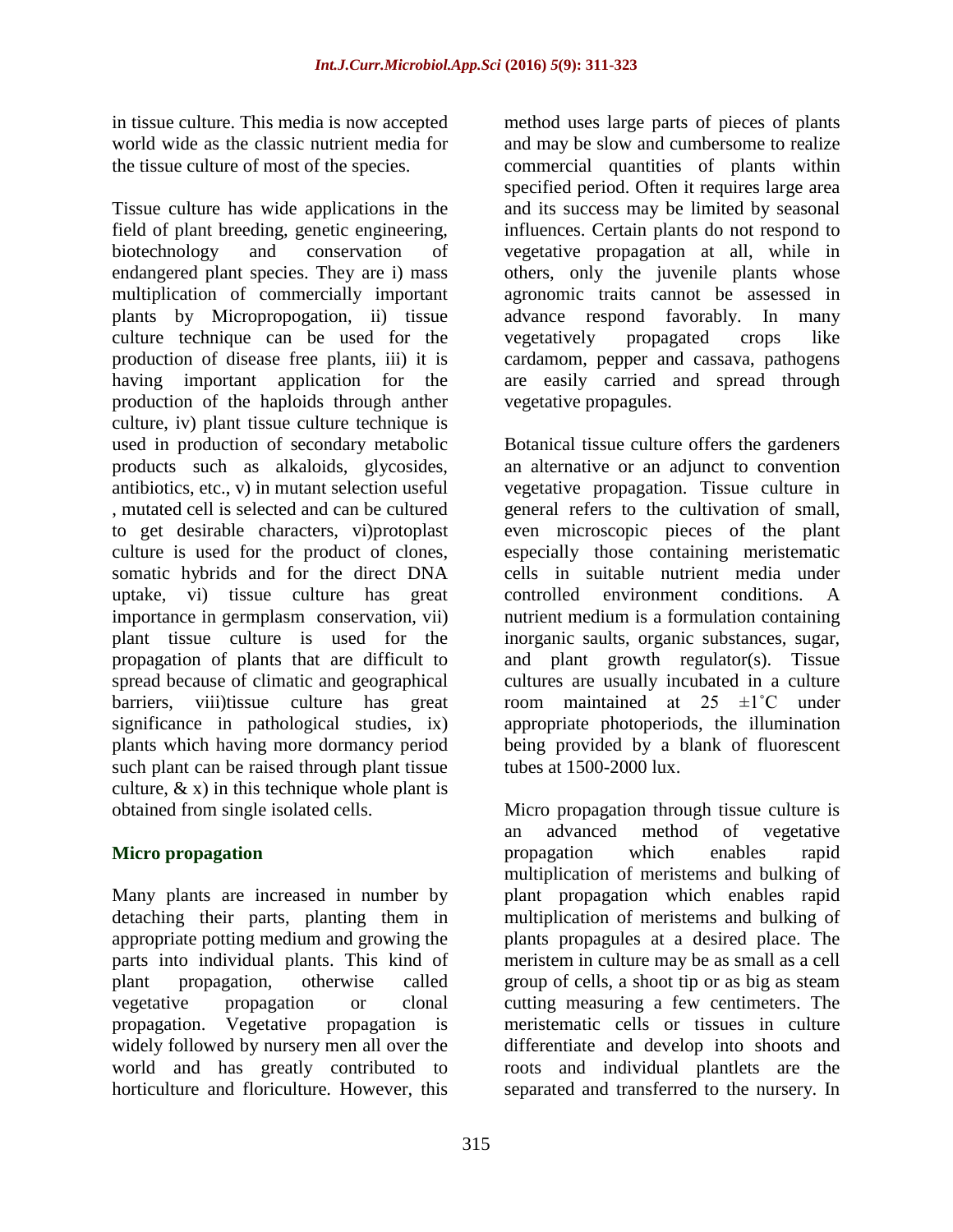most instances, micro propagations results in rapid multiplication bulking of the existing genotype and therefore, the regenerated plants are genetically uniform. Thus far, the demonstrated ability (totipotency) of plant cells and tissue culture to unfold their morphogenetic potential and to produce carban copies of the mother plant, has been demonstrated in viz., development of resident meristems into plants remains the same,although the conditions under which the tissues are nurtured and the speed and space in which the plants multiply differ. It will not be surprising if 1-2 millions plantlets are produced from a single shoot tip culture of a plant within a year.

#### **Chief advantages of Micro Propagation**

- 1. Production and maintenance of large number of plants in limited space and time.
- 2. Disease elimination and release of certified virus free plants (apical meristem culture).
- 3. High propagation is bulking of most recent selections and release of the some quickly and widely.
- 4. Production throughout the year independent of seasonal influences.
- 5. Propagation of plants that is otherwise difficult to propagate.
- 6. Prolonged storage of tissues for future use.
- 7. No attention of the plants between subcultures there by saving labour and materials for watering, weeding, spraying etc.

### **Plant growth regulators & their role in culture**

Some chemicals occurring naturally within plant tissue (i.e. endogenously) have a regulatory rather than nutritional role in growth and development. Growth as well as

differentiation of tissue in vitro is controlled by various growth regulators Auxins, Cytokinin, Gibberllins, Ethylene, Abscisic acid etc.

**Auxins:** Auxin (IAA, NAA, 2, 4-D, IBA) are phytohormones that influence cell enlargement, root initiation, adventitious bud formation. They suppress the initiation of lateral buds.

2,4-D (2,4 dichlorophenoxy acetic acid :  $C_8H_6C_{12}O_3$ ) is a synthetic auxin known primarily as a weed killer . It is used for callus induction.

IAA (Indole -3-acetic acid:  $C_{10}H_9NO_2$ ). It is a promoter rooting of cuttings.

IBA ( Indole -3-butyric acid:  $C_{12}$  H<sub>13</sub> NO<sub>2</sub>). It is rooting hormone and more stable than IAA.

NAA (1-Napthalene acetic acid:  $C_{12}H_{16}O_2$ ). It is also a root-inducing hormone and also promoters callus growth.

Cytokinins: (The cytokinin (KN, BAP, ZIP and Zeatin) is a adenine derivatives and is formerly called Kinins.

BAP ( 6-Benzyl Amino Purine:  $C_{12}H_{11}N_5$ ). It is a used to promote axillary bud growth. 2IPA ( IPA:6 [0,0 Dimethyl amino] Purine or N6-(2-iso Pentyl)] no;C10 H13 N5 ).It causes rapid cell division and consequent irregular growth

Kinetin (6- furfurylaminopurine:  $C_{10}H_9N_5O$ . It promotes cell division.

Zeatin [6 (4-hydroxy-3-methyl but-2 enlyaminopurine:  $C_{10}H_{13}N_5O$ . It is a common alternative cytokinin to 2IPA.

Cytokinins are even effective in promoting direct or indirect shoot initiation Wickson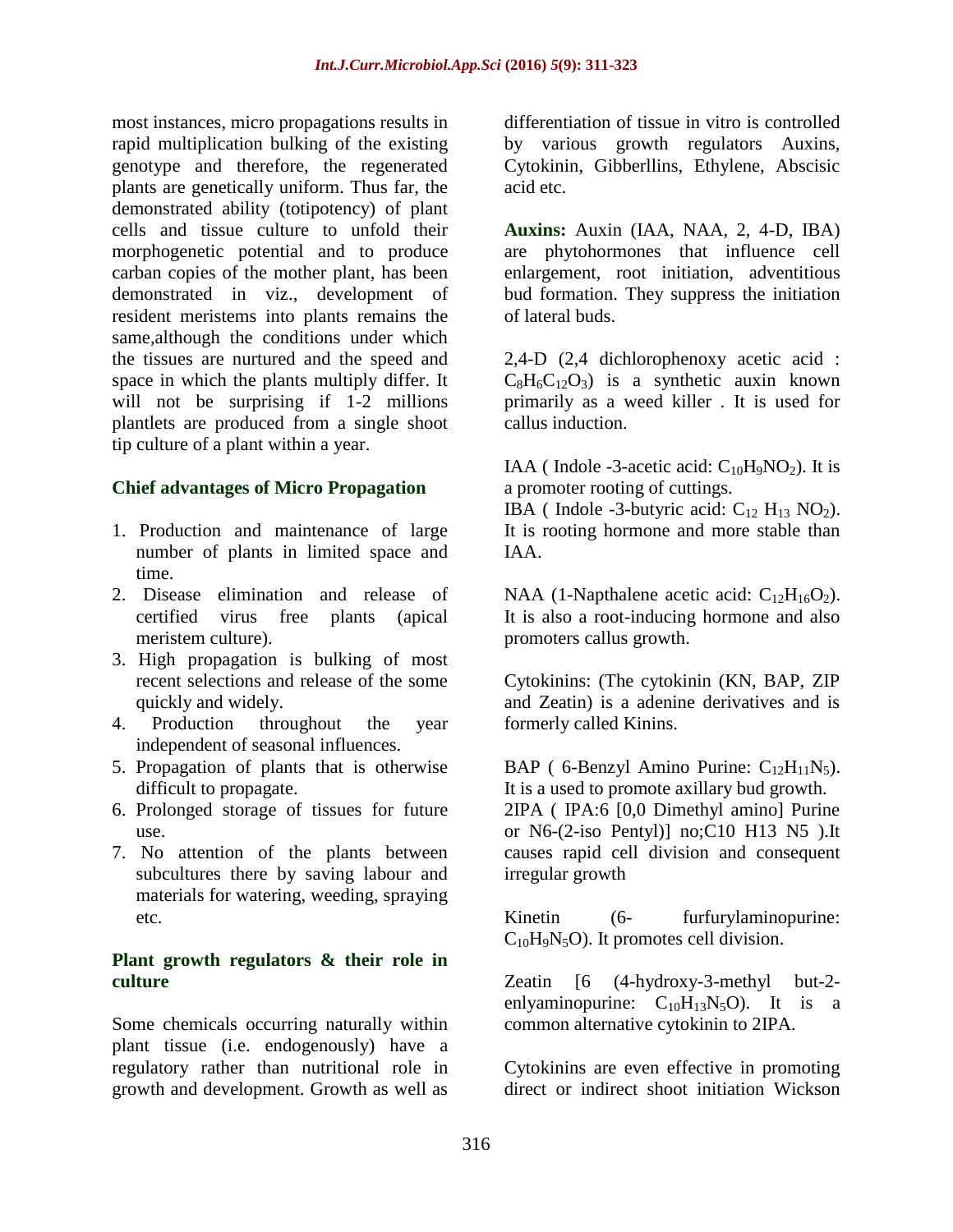and Thimann (1958) discovered that Cytokinin could release the lateral buds from apical dominance in an intact stem tip. The role of cytokinin in shoot organogenesis is well-established (Flick et.al. 1983). But BAP was more effective than cyokinins in promoting Shoot proliferation (Chin Yi Lu, 1993). Bai & Qu (2001) reported that calli induced on 6-benzylaminopurine (BAP) containing medium had significantly improved regeneration ability.

Gibberllins: Gibberllins (gibberllic acid, GA3C19H22O6) influence cell enlargement and stem elongation.

Abscisic acid: It is useful in embryo culture and somatic embryogenesis.

Ethylene  $(C_2H_4)$ : It is a gas produced by plants. It is involved with fruit ripening, flowering and leaf abscission.

### **Materals & Methods**

Media→ a. Macronutrients: Nitrogen, Phosphate, Potassium, Magnessium, Calcium, etc.

 b. Micronutrients: Iron, Cobalt, Molybdenum, Manganese, Nickel, Copper,etc.

Vitamins $\rightarrow$  B-group vitamins.

Nitrogen Sources→ Ammonium compounds or Nitrates. Carbohydrate Sources→ Sucrose & Inositol.

Growth hormones→ a. Auxin: IAA, IBA, NAA, 2,4-D

 b. Cytokinin: BA, Kinetin, Zeatin, D-Biotin.

c. Others: Adenine

sulfate, GA3, Ca-Pentathenate

Solidifying Agent→ Agar-agar

Reagents→ 70% alcohol, 0.1% Mercuric chlorides, Tween-20, 0.5% Bavistin, Labolene, Coconut water (150 ml/l).

Selection of explant→ Plant selected for tissue culture studies was *Vanilla Planifolia.* Part of nodal section with bud was selected and as an explant for shoot multiplication.

### **Preparation and sterilization of explant**

The nodes of *Vanilla planifolia* was taken from the botanical garden of pocha, Pune. The nodal parts of plants of plants were washed thoroughly in sterilized double distilled water. Treated for sterilization given as, 70% alcohol in 30 sec. Washed with sterilized double distilled water for 2-3 sec. Explants suspended 0.1% HgCl2 with tween-20 (2 drops) for 10 min. Again washed with sterilized double distilled water, then suspended in 0.5% bavistin for 5 min. Finally, explants were thoroughly washed in distilled water for several times.

**Preparation of glasswares→**All the glasswares required for tissue culture studies like Test tubes, conical flask, etc. were soaked in 1N HCL for 48hrs and then washed with laboline, rinsed with distilled water and air dried. After air drying, these glassware transferred in over for heat sterilization at 150˚C for 8hrs before use.

### **Preparation of culture media**

**Macronutrient** (Stock-A): MgSO<sub>4</sub>.7H<sub>2</sub>O,  $KH_2PO_4$ , KNO3, NH4NO3, CaCl<sub>2</sub>, 2H<sub>2</sub>O were weighted in required quantity. Micronutrient was dissolved in 500 ml. of distilled water and mixed together. Sulphate, Phosphate compounds were nitrates calcium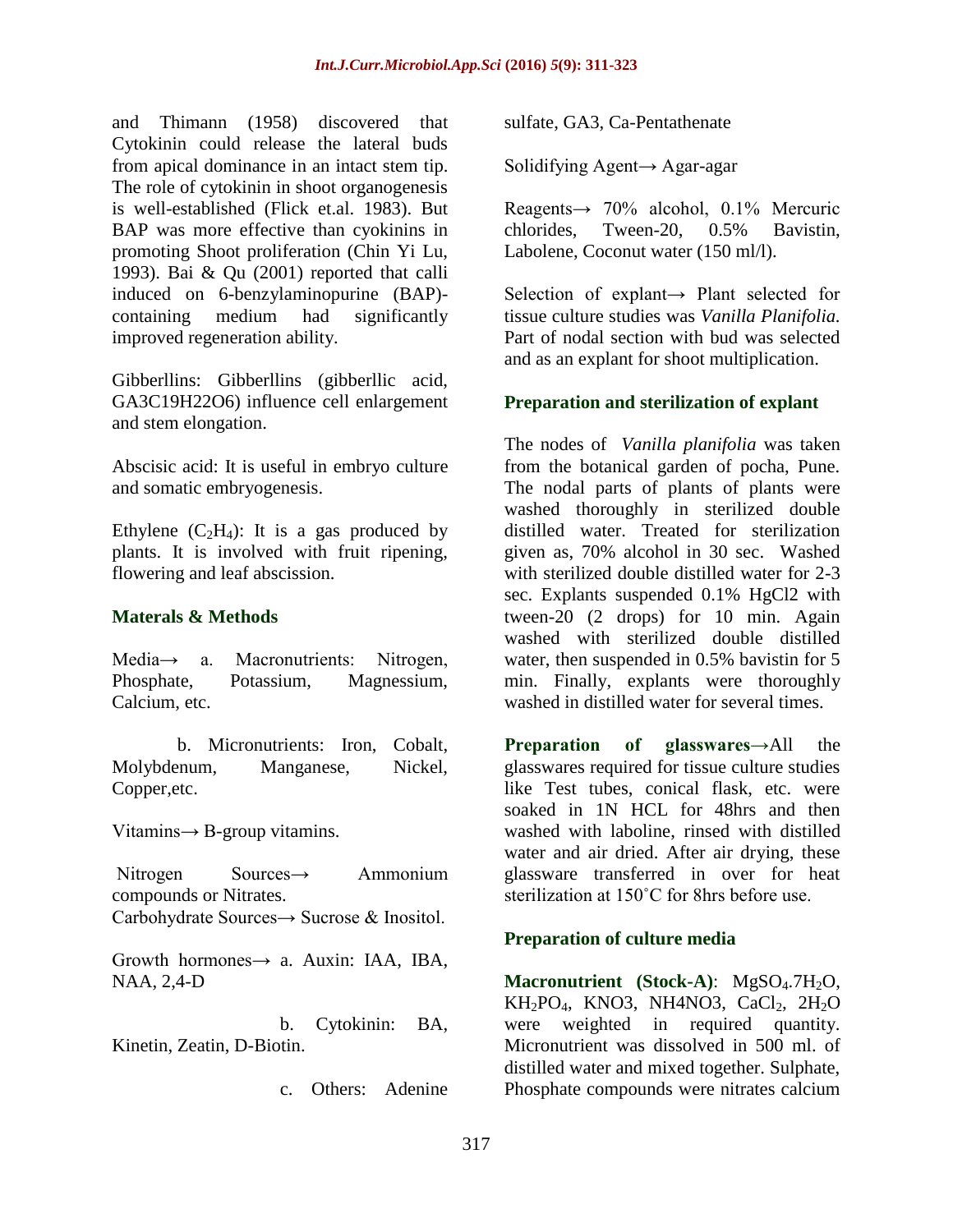compounds were dissolved separately then mixed together to make final volume to avoid precipitation of salts. Final volume was adjusted with distilled water to one liter.

**Micronutrients (Stock-B):** H<sub>3</sub>BO<sub>3</sub>, MnSO<sub>4</sub>. 4H<sub>2</sub>O, NaMoO<sub>4</sub>.2H<sub>2</sub>O, CuSO<sub>4</sub>, 5H<sub>2</sub>O,  $CoCl<sub>2</sub>$ , 6H<sub>2</sub>O, KI were weighted in required quantity and dissolved in 500ml of distilled water sequentially. Final volume 1000 ml. was adjusted with distilled water.

**Iron (Stock-C):** FeSO<sub>4</sub>, 7H<sub>2</sub>O was dissolved in 100ml double distilled water Na<sub>2</sub>EDTA was also dissolved separately in 100ml. distilled water. NaEDTA solution was boiled and to if  $FeSO<sub>4</sub>$  solution was gently added. Final volume was made 1 liter.

**Vitamins (Stock-D):** Thiamine –HCL, Pyrimidine –HCL, Nicotinic acid, Glycine were weighted in required quantity. All the weighted vitamins dissolved in separately in 100ml. of distilled water then mixed together. Final Volume was adjusted to 1000ml with distilled water.

**Growth regulators:** BA, Kinetin, 2,4-D, IAA, IBA were weighted appropriate quantity (100mg) and initially dissolved in few drops of 0.1 N NaOH. Final volume (100ml) was made using distilled water, comprising the final concentration of each stock of growth hormones to 1mg/ml.

**Culture medium:** MS medium is widely used and applicable plant tissue culture medium used in the present study. The major constituents of MS medium include:

The Micronutrients, micronutrients & vitamins drawn from the stock solution were mixed in required quantity. The substances were added as necessary. Sucrose as a source of energy was dissolved 30g/1(3%).

The final volume of known quantity was obtained by adding double distilled water. The pH was adjusted to 5.8 by addition of 1N HCL or NaOH as required.

Agar-agar was added to the boiling media at a rate of 8g/1 (0.8%) slowly and gradually with constant stirring to avoid formation of any clumps. Then the medium was dispensed into cultured vessels, i.e. glass bottles (baby jars of 300ml. capacity) or test tubes  $(25 \text{ X } 150 \text{mm})$ . size) at a rate 0.40ml and 15ml respectively. These vessels were plugged with polypropylene caps and were then autoclaved along with petri dishes and other surgical instruments required for transferred operation 121˚C and at a pressure of 1.2kg /cm (151bs) for 20 minutes.

#### **Working Solution:** (For 1000ml)

### **For shoot induction and shoot multiplication**

| Stock $A(10x)$   | ٠                    | 100ml |
|------------------|----------------------|-------|
| Stock B $(200x)$ | ٠                    | 5ml   |
| Stock C $(200x)$ | $\ddot{\cdot}$       | 5ml   |
| Stock $D(10x)$   | $\ddot{\phantom{a}}$ | 5ml   |
| Sugar $(3%)$     |                      | 30g   |
| pH               | $: 5.8 \pm 0.2$      |       |

made volume 1000 ml with double distilled water. Then Agar (0.8%) 8g is added as a solidifying agent. Agarified media was dispensed in culture tubes (~20ml/tubes). This medium is autoclaved at 121˚C/15 1bs for 20 minutes.

**MS** basal medium: (For 1000 ml)

| IAA             | 2mg/lit      |
|-----------------|--------------|
| Kinetin         | $0.5$ mg/lit |
| <b>BAP</b>      | $0.5$ mg/lit |
| D-Biotin        | $0.2$ mg/lit |
| Ca-pentatrenate | $0.2$ mg/lit |
| Agar            | 8gm          |
| Sucrose         | 30gm         |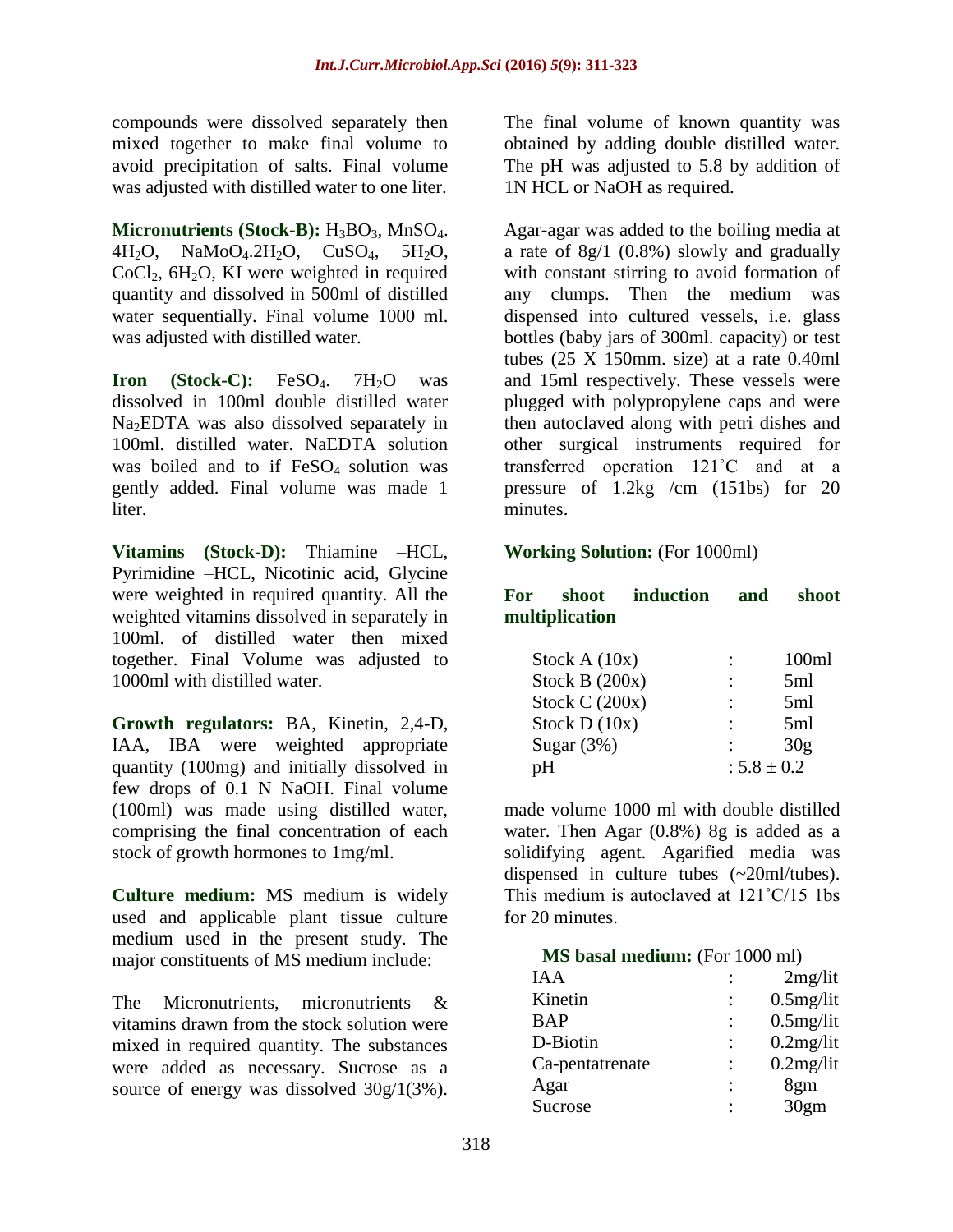#### **MS** basal medium: (For 1000ml)

| <b>BAP</b>    |   | $1.0$ mg/lit |
|---------------|---|--------------|
| Coconut water |   | 150ml/lit    |
| Agar          |   | 8gm          |
| Sucrose       | ٠ | 30gm         |

#### **MS Basal Medium:** (For 1000 ml)

| <b>BAP</b> |           | $\therefore$ 0.5 mg/lit |
|------------|-----------|-------------------------|
| Agar       | $\bullet$ | 8gm                     |
| Sucrose    |           | 30gm                    |

#### **Preparation of Chamber for inoculation**

Aseptic culture work like final surface sterilization of plant material preparation and inoculation of explants, and further subculturing of in vitro cultures were carried out in a Laminar air flow cabinet.

Before preparing the explant for culturing, the inoculation chamber or laminar flow was setup. The entire laminar flow was cleared with absolute alcohol from inside and outside. Test tube containing autoclaved culture media, sterilized petri dishes, beakers, forceps, scalpels sterile distilled water aqueous 0.5% HgCl2 Sprit lamp, etc. were kept for a surface sterilization under UV lamp for about half an hour before inoculation was carried out. After switching off the UV lamp, laminar flow was put on.

### **Culture Conditions**

All the cultures were maintained at  $25 \pm 2^{\circ}$ C with 80-90% humidity. The light requirements have been met with florescent tubes with incandescent lamps. The light sources were held at a constant distance so that the culture should receive 2000 lux light.

**Data collection:** Observations were made for 4 weeks after inoculation.

#### **Results & Discussions**

Experiments were conducted to study the effect of different growth regulators with nutrient media on establishment and subsequent growth and development of plantlets buds in Vanilla. The results are presented under the respective characters genus vanilla. The results are presented under the respective characters. Genus Vanilla shows more response of growth and multiplication.

#### **Affects of growth regulators**

**Number of days taken for establishment of explants (axillary buds)→**The mean time taken for establishment i.e. response of axillary buds was early is 5 days in medium supplemented with 0.5mg/l. BAP and 4 days in medium supplemented with 1.0mg/l. BAP+ Coconut Water (1.5%) and in medium supplemented with IAA 2mg/l .+ Kinetin 0.5mg/l. +BAP 0.5mg/l.+ D-Biotin  $0.2 \text{ mg/l.} + \text{Ca-}$  pentathenate  $0.2 \text{mg/l.}$  In vitro shoot induction was observed when the nodal explants were cultured on MS medium supplemented with different growth regulator in different combinations. Similar results obtained by Washeem et. al.(2011), when the combination of different concentrations of NAA and BAP were used, significant results regarding intermediate concentration of regeneration of chrysanthemum plantlets were achieved. MS media supplemented with lower concentrations of NAA (0.5 and 1.0 mg/L) and BAP (1.0 and 1.5 mg/L) showed better results as compared to other concentrations and combinations.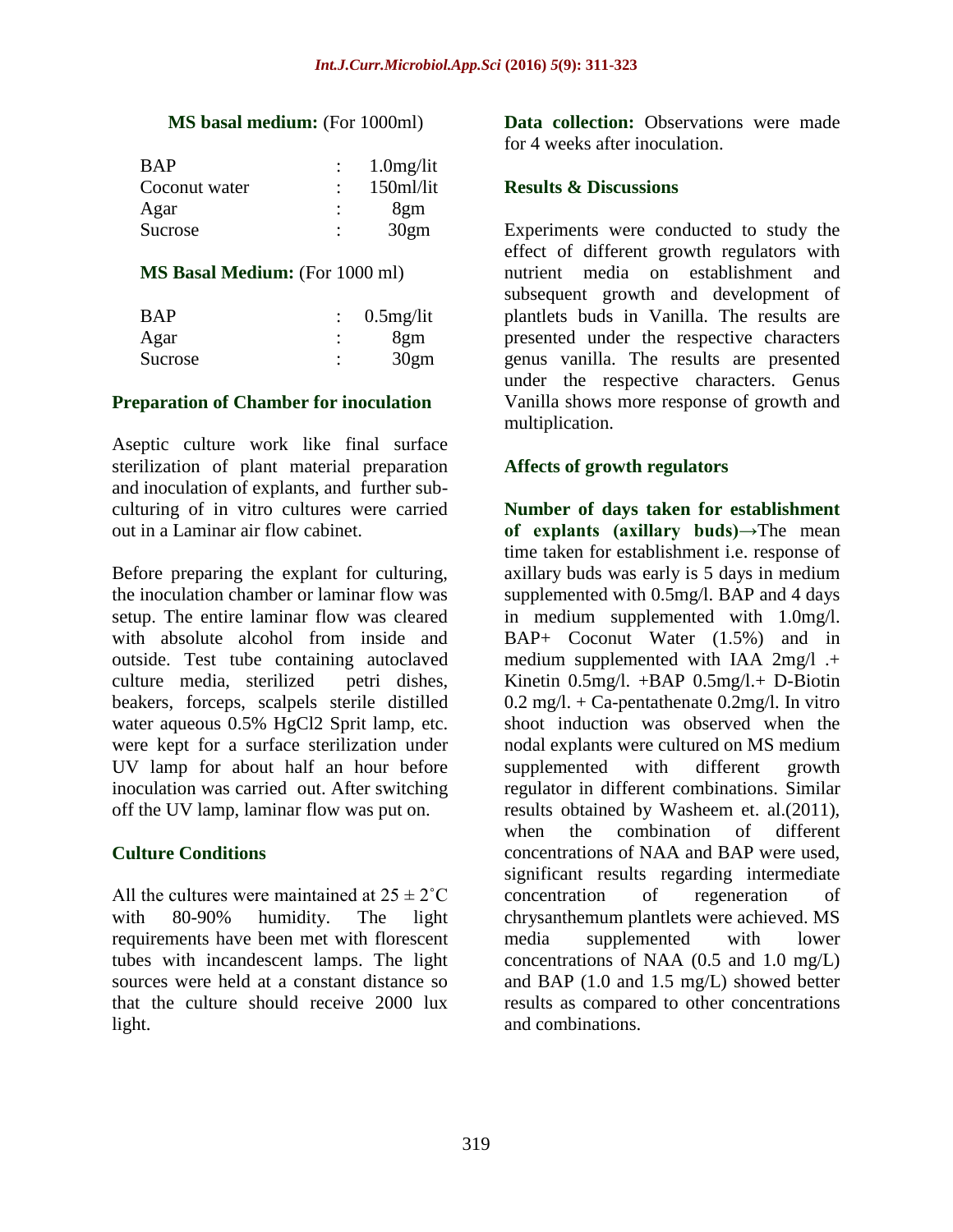# **Table.1** Composition of MS medium with different concentrations used in the tissue culture of Vanilla Planifolia.

| <b>Stock Ingredients</b>                            | <b>Concentrations in</b><br>stock solution (mg/l) | Volume of stock (ml)<br>in final solution (1liter) | Final concentration in<br>median (mg/l) |
|-----------------------------------------------------|---------------------------------------------------|----------------------------------------------------|-----------------------------------------|
| Stock-I $(10x)$                                     |                                                   |                                                    |                                         |
| NH <sub>4</sub> NO <sub>3</sub>                     | 14000                                             | 100                                                | 1400.00                                 |
| KNO <sub>3</sub>                                    | 17000                                             |                                                    | 1700.00                                 |
| CaCL <sub>2</sub> .2H <sub>2</sub> O                | 4400                                              |                                                    | 440.00                                  |
| $KH_2PO_4$                                          | 1700                                              |                                                    | 170.00                                  |
| MgSO <sub>4</sub> .7H <sub>2</sub> O                | 3700                                              |                                                    | 370.00                                  |
|                                                     |                                                   |                                                    |                                         |
| <b>Stock- II</b> (200x)                             |                                                   |                                                    |                                         |
| KI                                                  | 166                                               | 5                                                  | 0.830                                   |
| $H_3BO_3$                                           | 1240                                              |                                                    | 6.2                                     |
| MnSO <sub>4</sub> .7H <sub>2</sub> O                | 4460                                              |                                                    | 22.30                                   |
| ZnSO <sub>4</sub> .7H <sub>2</sub> O                | 1720                                              |                                                    | 8.60                                    |
| Na <sub>2</sub> MoO <sub>4</sub> .2H <sub>2</sub> O | 5                                                 |                                                    | 0.25                                    |
| CuSO <sub>4</sub> .7H <sub>2</sub> O                | $\overline{5}$                                    |                                                    | 0.025                                   |
| CoSl <sub>2</sub> .2H <sub>2</sub> O                | $\overline{5}$                                    |                                                    | 0.025                                   |
| $Stock - III (200x)$                                |                                                   |                                                    |                                         |
| FeSO <sub>4</sub> .7H <sub>2</sub> O                | 4785                                              | 5                                                  | 13.90                                   |
| Na <sub>2</sub> EDTA                                | 3725                                              |                                                    | 18.50                                   |
| $Stock - IV(200x)$                                  |                                                   |                                                    |                                         |
| Myoinositol                                         | 20000                                             | 5                                                  | 100.00                                  |
| Thiamine HCL                                        | 20                                                |                                                    | 0.1                                     |
| Pyridoxine HCL                                      | 100                                               |                                                    | 0.5                                     |
| Nicotinic acid                                      | 100                                               |                                                    | 0.5                                     |
| Glycine                                             | 400                                               |                                                    | 2.0                                     |

# Table.2 Affects of various media on shoot induction & growth of leaves

|                  | Trials   Media used                           | Shoot induction & Average |
|------------------|-----------------------------------------------|---------------------------|
|                  |                                               | number of leaves          |
|                  | $MS$ Basal + BAP 0.5 mg/1                     | 7                         |
| 2.               | $MS$ Basal + BAP 1.0 mg/1                     |                           |
| 3.               | $MS$ Basal + BAP $0.5$ + NAA $0.5$ mg/1       |                           |
| $\overline{4}$ . | $MS$ Basal + BAP $0.5$ + NAA $0.5$ mg/1       |                           |
| 5.               | MS Basal + IAA $2mg/1$ + kinetin 0.5mg/lit 6  |                           |
|                  | $+$ BAP 0.5 mg/lit + D-biotin 0.2mg/lit + ca- |                           |
|                  | pentatrenate $0.2$ mg/lit 8gm agar + 30gm     |                           |
|                  | Sucrose                                       |                           |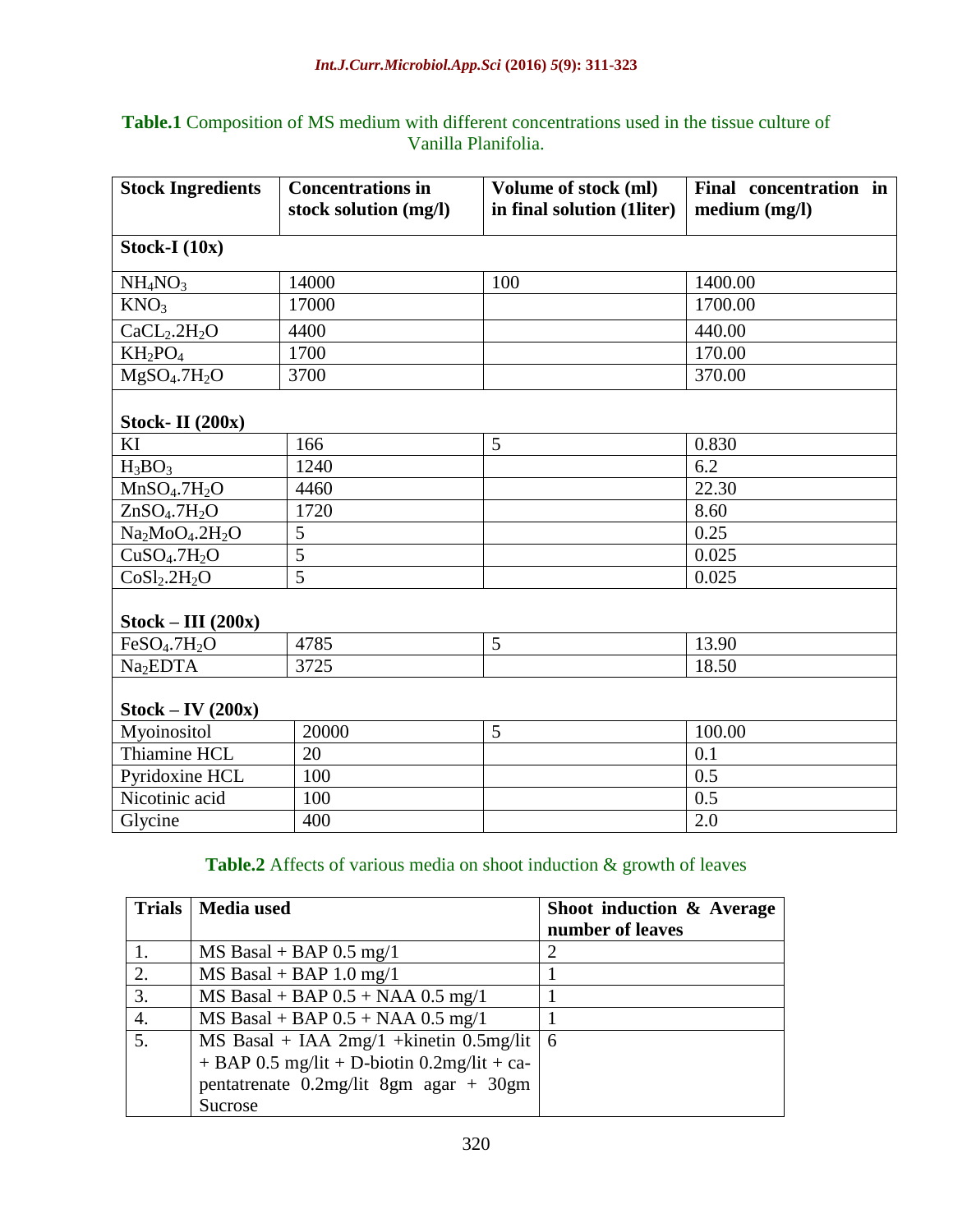|            | Concentrations   % of explants forming shoots | No. of leaf formation |
|------------|-----------------------------------------------|-----------------------|
| $0.5 + CW$ | 80                                            |                       |
| $1.0 + CW$ | 100                                           |                       |
| $1.5 + CW$ | 75                                            |                       |
| $2.0 + CW$ |                                               |                       |
| $2.5 + CW$ | 65                                            |                       |
| $3.0 + CW$ |                                               |                       |

**Table.3** Affect of different concentrations of plant growth regulators in coconut water (CW) on in Vitro development of Vanilla plantlet

**Fig.1** Shoot induction showing formation of number of leaves with various combinations of growth regulators



a) On MS medium + BAP  $(0.5mg/l)$ 



**b)** On MS medium +  $BAP$  (1mg/l) + CW



**c) IAA (2mg/l) +Kinetin (0.5mg/l) +BAP (0.5mg/l)+D-biotin (0.2mg/l)+ Ca-pentatartarate (0.2mg/l).**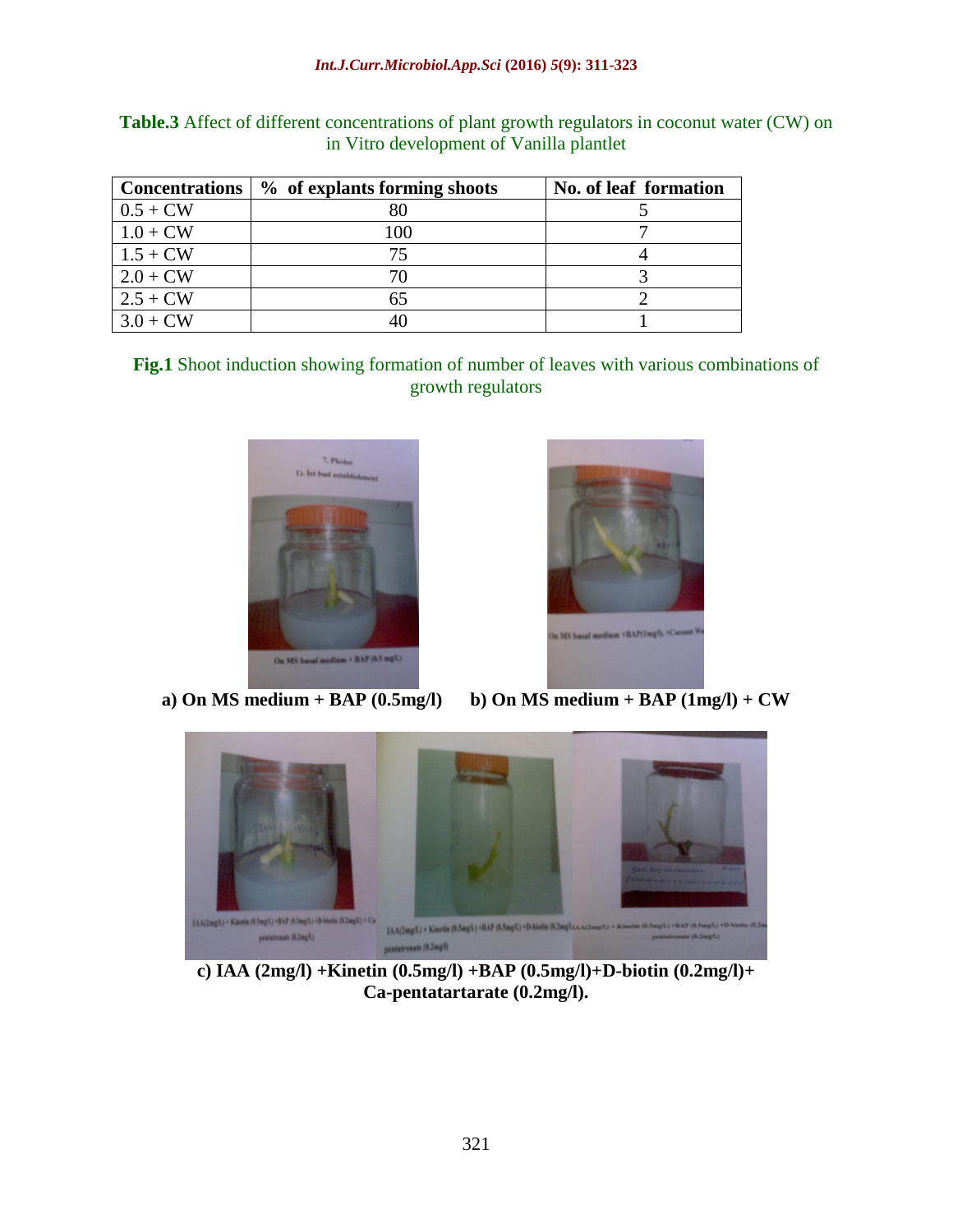

**d) MS medium + BAP (1mg/l) +CW (1.5%)**

**Number of days taken for emergence of first leaf→** The mean number of days taken for emergence of first leaf was 8 days in medium. Which is supplemented with 0.5mg BAP and 6 days in medium supplemented with different growth regulator combinations. Also, in the experiments of others (Washeem *et al*., 2011) BAP had produced maximum shoot initiation, shoot per explant, length of shoots, number of leaves (11) and nodes.

**Multiple shoots→**The shoot multiplication was observed on sub-culturing the different combinations of BA i.e. 0.5mg/l with MS basal medium, minimum number of multiple shoot recorded in this media and the medium supplemented with IAA 2mg/l. + Kinetin  $0.5$ mg/l. + BAP  $0.5$ mg/l. + D-Biotin 0.2mg/l.+Ca-pentathenate 0.2mg/l. shows well shoot multiplication than other BA combination, maximum number of multiple shoots in these two media.

**Optimization→**The result of the experiments pertaining to the effect of MS medium with different concentrations of plant growth regulators, BAP in combination with Coconut Water was prepared and explant was established invitro and further growth and development of plantlets in vanilla.

## **References**

- Bai, Y., Qu, R. 2001. Factors influencing tissue culture responses of mature seeds and immature embryos in turftype tall fescue. *Plant Breeding,* 120(3): 239–242.
- Carlson, P.S., Harold, H.S. & Dearing, R.D. 1972. Parasexual inerspecific plant hybridization. *Proc. Nat. Acad. Sci. USA,* 69(8): 2292-2294.
- Chin, Yi, Lu. 1993. The use of thidiazuron in tissue culture. *In vitro cell. Biol.,* 29: 92-96.
- Cocking, E.C. 1999. Turning point aricle plant protoplast, *In Vitro Cell. Dev. Biol-Plant,* 36: 77-88.
- Flick, C.E., Evans, D.E. & Sharp, W.R. 1983. Organogenesis. In Handbook of Plant Cell Culture, Vol 1. D.A. Evans, W.R. Sharp, P.V. Ammirato, and Y. Yamada, eds (New York: Macmillan), pp. 13–81.
- George, EL., Hall, M.A. & De-Klark, G.J. 1964. Plant propagation by tissue culture  $(3<sup>rd</sup>$  edition), 118-500.
- Haberlandt, G. 1902. Culturversuche mit isolierten Pflanzenzellen. Sitz-Ber. Mat.-Nat. Kl. Kais. Akad.Wiss. Wien. 111(1): 69-92.
- Kumar, Manilal. 1994. A catalogue of